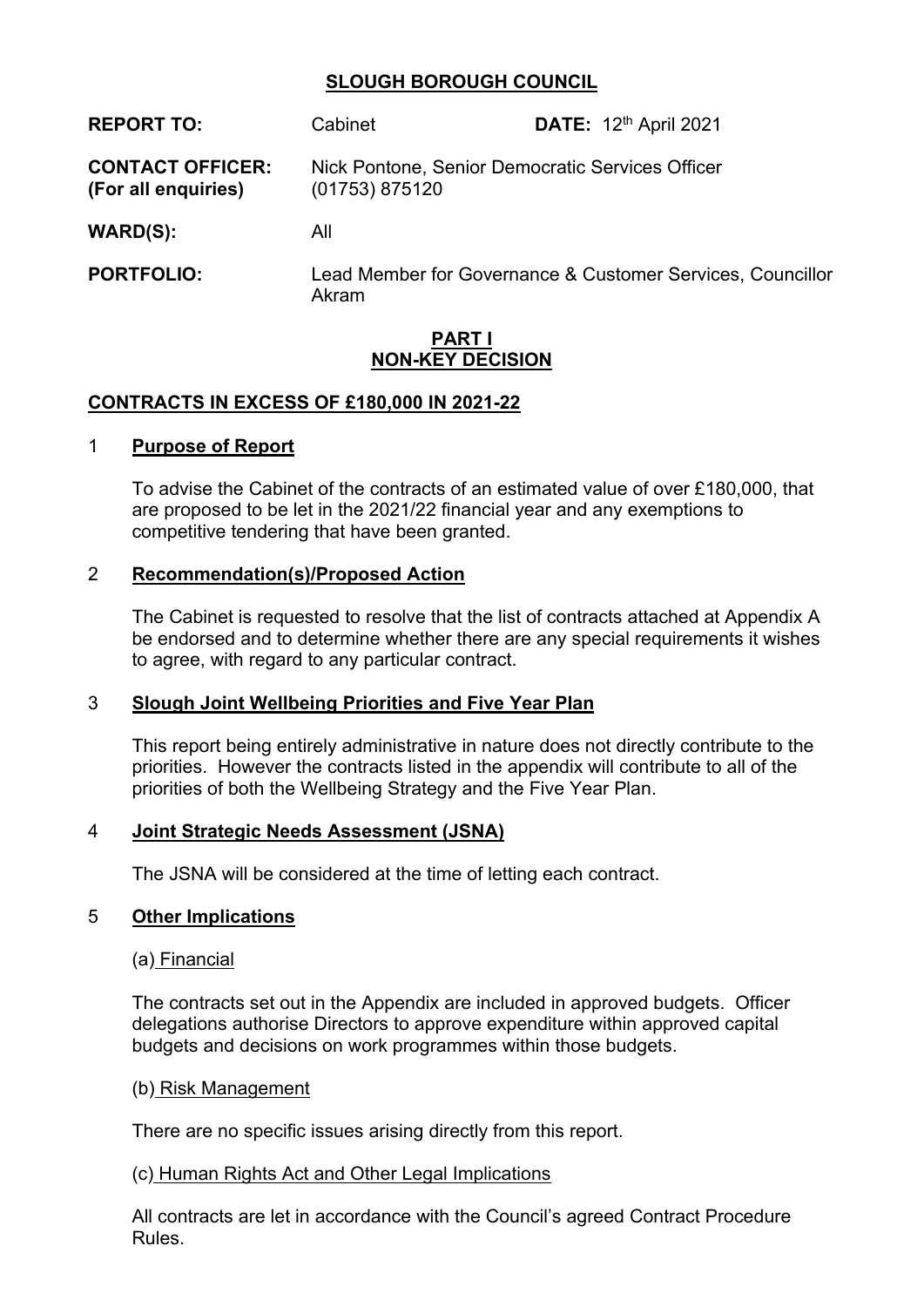# (d) Equalities Impact Assessment

This report being entirely administrative in nature and is not therefore applicable to the Equalities Impact Assessment (EIA). EIA's will be fully considered at the time that each contract is let.

# (e) Workforce

Workforce implications will be considered upon the letting of each contract.

# 6 **Supporting Information**

# Council's Constitution

- 6.1 The Council's Constitution requires that the intention to tender or enter into a contract of a value exceeding £180,000 is reported and approved by the Cabinet. Exemptions to competitive tendering must also be reported for information to the Cabinet.
- 6.2 Any amendments/addition to the list have to be reported to the Cabinet as they arise and this will be done as necessary in the course of financial year. A list of the contracts is set out at Appendix A to this report and the Cabinet is asked to consider the attached list and endorse it.

# 7 **Comments of Other Committees**

None.

## 8 **Conclusion**

Appendix A details contracts of an estimated value of over £180,000, that are proposed to be let in the 2021/22 financial year and any exemptions to competitive tendering that have been granted.

## 9 **Appendices Attached**

 $'A'$  - List of contracts to be let in 2021/22 in excess of £180,000.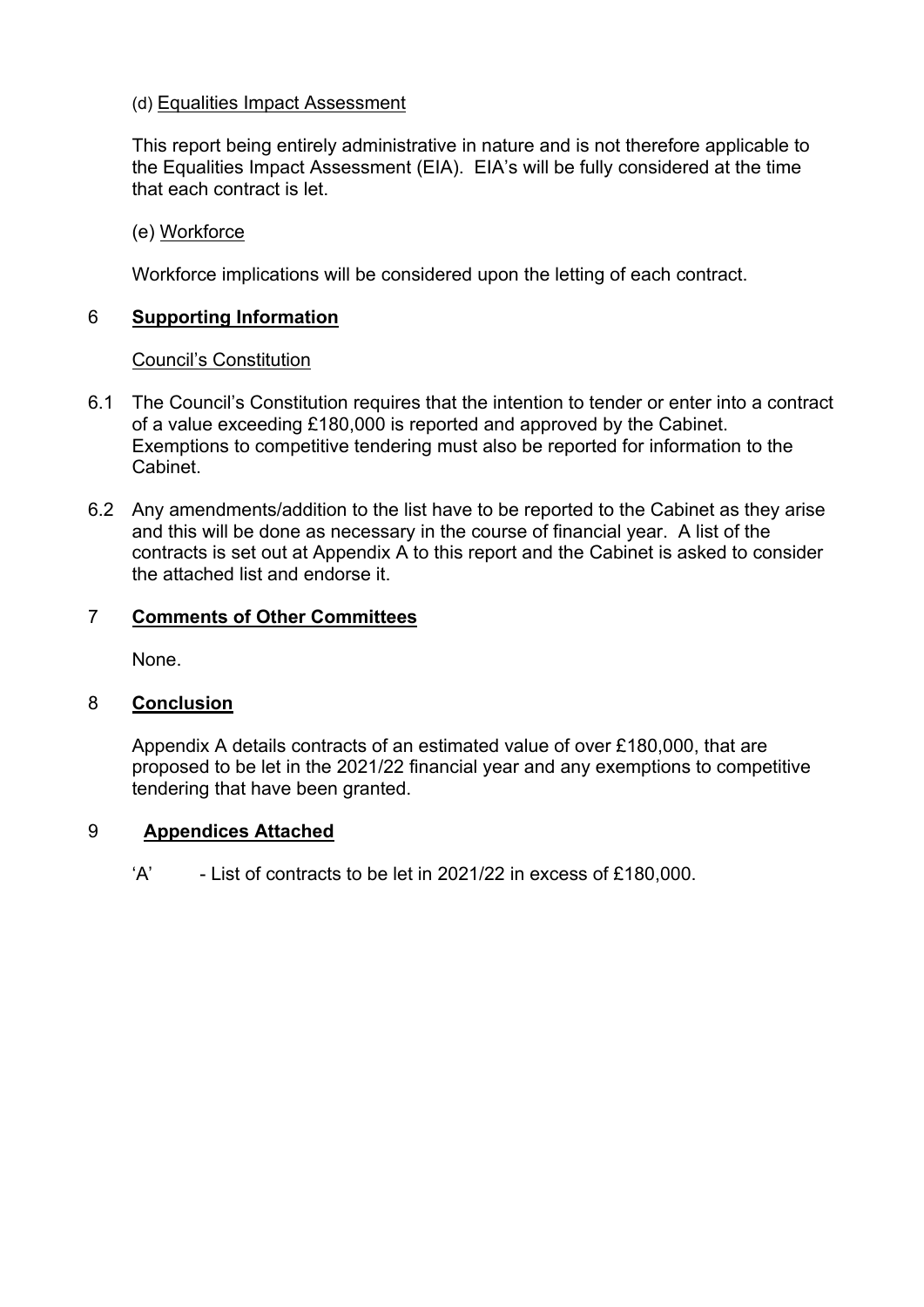# **LIST OF CONTRACTS TO BE LET IN 2019/20 IN EXCESS OF £180,000**

# **List correct as at 15th March 2021**

|                | <b>Contract Title</b>                                               | <b>Description</b>                                                                                                                                                                                               |
|----------------|---------------------------------------------------------------------|------------------------------------------------------------------------------------------------------------------------------------------------------------------------------------------------------------------|
| $\mathbf{1}$   | <b>Substance Misuse</b><br>Provision including clinical<br>services | Substance misuse services that provide harm<br>reduction, needle exchange, support, case<br>management, group work and clinical intervention for<br>adults and young people                                      |
| $\overline{2}$ | <b>Sensory Needs Service</b>                                        | Statuary duty to provide sensory needs service for<br>people with a sensory disability (Visual and Deaf)                                                                                                         |
| 3              | <b>Dynamic Purchasing</b><br>System of Care Purchasing<br>(DPS)     | This is a continuously updated approved list of<br>accredited providers, from which care will be purchased<br>on a call of basis with individual suppliers, in<br>accordance with Council tendering procedures.  |
| 4              | Responder Service &<br><b>Technology Enable Care</b><br>provision   | Providing a responder service to vulnerable users of<br>telecare who are alone and may have fallen or need<br>help.                                                                                              |
| 5              | <b>Residential and Nursing</b><br>Home Providers (OPPD)             | Bring suppliers list under the DPS.                                                                                                                                                                              |
| 6              | <b>Residential and Nursing</b><br>Home Providers (LD)               | Bring suppliers list under the DPS.                                                                                                                                                                              |
| $\overline{7}$ | <b>Domiciliary Care</b>                                             | Call off suppliers list will be retendered and refreshed<br>through the DPS.                                                                                                                                     |
| 8              | Speech & Language<br>Therapy                                        | For the provision of specialist speech and language<br>therapy services for Slough children and young people<br>in education with identified communication needs in the<br><b>Education and Health Care Plan</b> |
| 9              | Look Ahead Slough Hostel<br><b>HRS</b>                              | Accommodation based Housing related support for<br>people at risk of homelessness or homeless. Residents<br>of Slough aged 18 +                                                                                  |
| 10             | YMCA (Chalvey) HRS                                                  | Accommodation based Housing related support for<br>people at risk of homelessness or homeless. Residents<br>of Slough aged 16-35                                                                                 |
| 11             | Compass - Housing related<br>support                                | Housing related support to residents of Slough aged 18<br>+ to provide support that reduces risk of homelessness.                                                                                                |
| 12             | 3 Priors Close (previously<br>Respond)                              | Building based replacement care. The figure is<br>dependent on the volume purchased. This is being<br>agreed and finalised.                                                                                      |
| 13             | Integrated Mental Health<br><b>Services</b>                         | New agreement between the council and BHFT to<br>replace a series of individual service level agreements.                                                                                                        |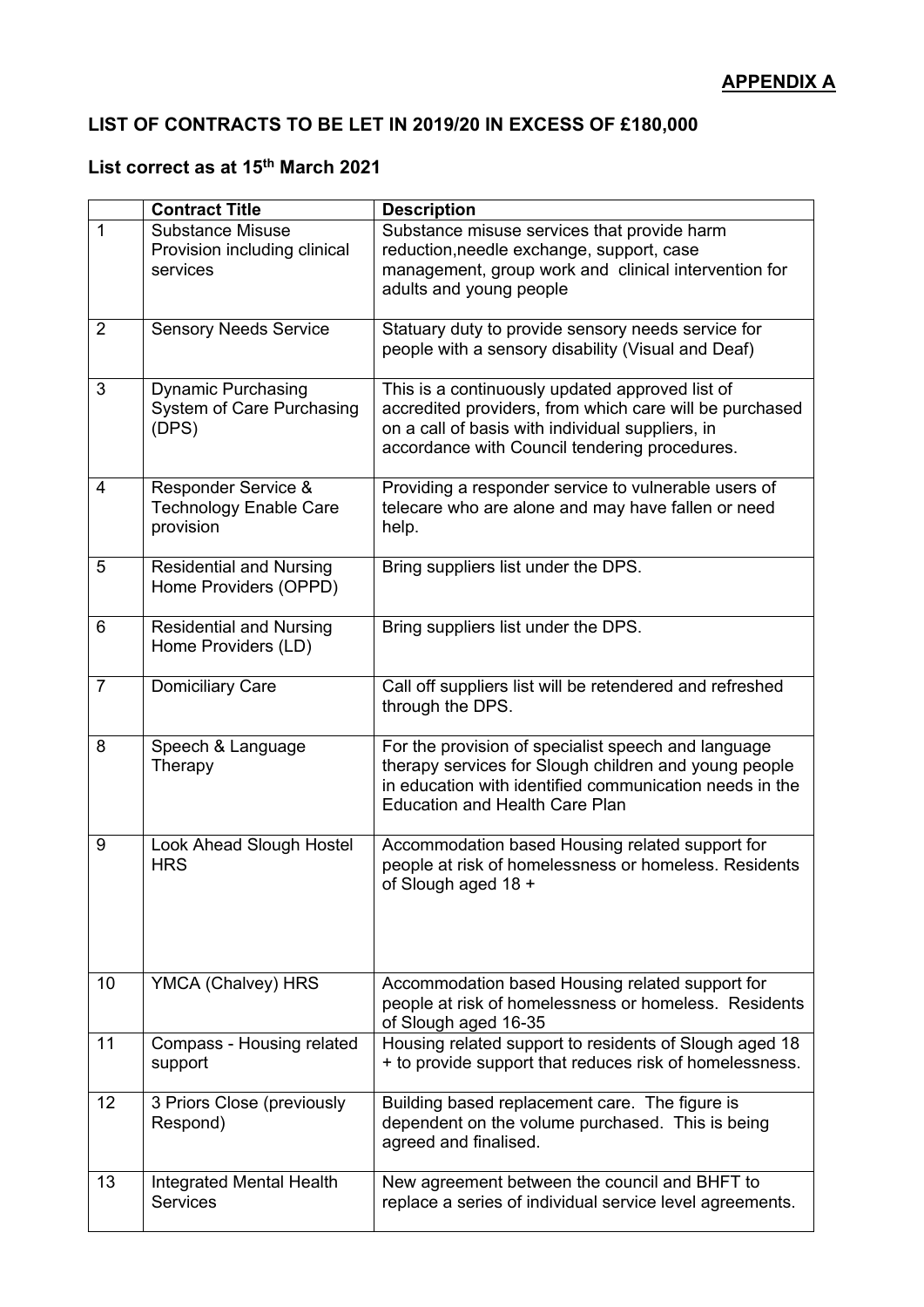| 14 | <b>Replacement Care</b>                                     | Care and support for vulnerable residents to allow the<br>main carer/family time to have a break from their caring<br>role. To be delivered either within the community or in<br>the resident's home.                        |
|----|-------------------------------------------------------------|------------------------------------------------------------------------------------------------------------------------------------------------------------------------------------------------------------------------------|
| 15 | Individual and Group<br>Domestic Abuse Support              | This the continued commission of domestic abuse IDVA<br>services. In 2018 we awarded Hestia the 3+2 (5 year<br>contact) to provide IDVA services in Slough. This<br>process, triggers the second part of the 5 year contact. |
| 16 | <b>Printing Contact</b>                                     | Contract for multi-functional devices                                                                                                                                                                                        |
| 17 | <b>Mobile Phone Contract</b>                                | Existing VMB contract expires in October 2021. New<br>contract required                                                                                                                                                      |
| 18 | Data Centre/Cloud Hosting                                   | The Data Centre contract was never provisioned in<br>2020 and therefore just went onto a rolling contract.<br>New contract required for 1st Nov 2021                                                                         |
| 19 | <b>Corporate Document</b><br>Imaging Processing<br>Solution | Existing on premise solution becomes out of support in<br>August 2021. New 3yr SaaS solution is being purposed<br>by Civica                                                                                                  |
| 20 | Call Centre Telephony<br>Contract                           | New contract required in Jul 21                                                                                                                                                                                              |
| 21 | Microsoft Licencing<br><b>Enterprise Agreement</b>          | New Microsoft Licencing Enterprise Agreement required<br>to be live for 1st April 2022                                                                                                                                       |
| 22 | Application Delivery to End<br><b>Point Devices</b>         | Provision for line of business applications delivery to<br>Windows 10 devices                                                                                                                                                |
| 23 | <b>Backup Solution</b>                                      | Replacement of existing on premise solution                                                                                                                                                                                  |
| 24 | Disaster recovery provision                                 | Business continuity and disaster recovery for the IT<br>systems and processes.                                                                                                                                               |
| 25 | <b>IT Remediation Programme</b>                             | IT Health Check and Remediation Planning and<br>Management                                                                                                                                                                   |
| 26 | <b>IT Cloud Migrations</b>                                  | Migrate on premise services to cloud based SaaS<br>solutions or laaS cloud provider including Trading<br>Standards Application, Revenues & Benefits<br>Application, Civica ICON.                                             |
| 27 | <b>IT Service Management</b>                                | Remote Management & Patching of all LOB<br>applications                                                                                                                                                                      |
| 28 | IT Infrastructure upgrades                                  | Infrastructure upgrades to data centre systems,<br>networks and services                                                                                                                                                     |
| 29 | <b>Cyber Security Service</b>                               | Provision of expert cyber security services by external<br>partner                                                                                                                                                           |
| 30 | Replacement of Main<br>Storage system                       | End of life on support in 2021 so new solution required                                                                                                                                                                      |
| 31 | <b>Agresso Hosting</b>                                      | Contract renewal of the Agresso hosting platform                                                                                                                                                                             |
| 32 | Income Management<br>System                                 | Contract renewal for the Civica payments cash<br>receipting system                                                                                                                                                           |
| 33 | <b>Customer Service</b><br><b>Telephony Platform</b>        | This is the telephone platform used predominately by<br>Customer Service, other users include IT Helpdesk the<br>DSO, Track and Trace and the Community Response<br>(Covid) Call Centre                                      |
| 34 | Local Welfare Provision -<br>Sainsbury's Argos              | Sainsbury's and Argos provide e-vouchers for the<br>provision of food and white goods for our most<br>vulnerable customers whose eligibility is determined by<br>the SBC LWP policy                                          |
| 35 | <b>RE:FIT Programme</b>                                     | Existing Council Programme - Energy efficiency and<br>renewable energy refurbishment of council and school<br>assets. Phase 2 of Re-Fit Programme (12 month<br>programme)                                                    |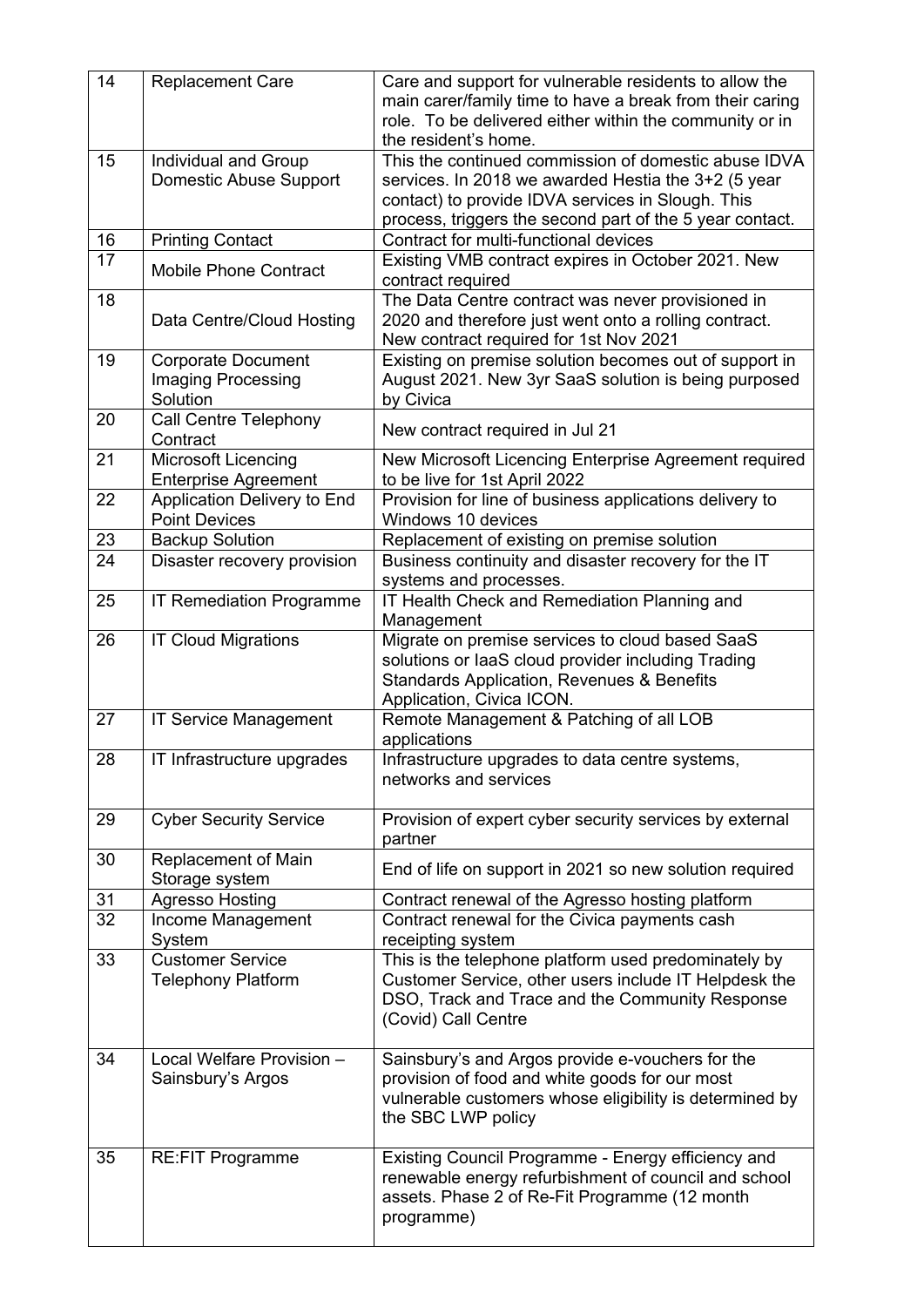| 36 | <b>Public Sector</b><br><b>Decarbonisation Scheme</b><br>(Salix) | Public Decarbonisation Scheme Salix Funded - Heat<br>decarbonisation and energy efficiency works at<br>selected council corporate sites and schools. (6 month                                                                                                                                                              |
|----|------------------------------------------------------------------|----------------------------------------------------------------------------------------------------------------------------------------------------------------------------------------------------------------------------------------------------------------------------------------------------------------------------|
|    |                                                                  | programme) Salix Grant Awarded                                                                                                                                                                                                                                                                                             |
| 37 | <b>Fleet Challenge New EVs</b>                                   | <b>Existing Council Programme - Procurement of Electric</b><br>Vehicle Pool and Council Service (warden vans,<br>building management, mayors car) Fleet expansion to<br>up to 15 electric vehicles - post-covid recovery Phase 1<br>and 2 (Fleet Challenge)                                                                |
| 38 | <b>Corporate Heat Contract</b>                                   | <b>Corporate Gas Contract</b>                                                                                                                                                                                                                                                                                              |
| 39 | <b>Corporate Energy Contract</b>                                 | Corporate Electricity Contract (HH, NHH, UMS (Street<br>Lighting)                                                                                                                                                                                                                                                          |
| 40 | <b>Corporate Energy</b><br><b>Management Service</b><br>Contract | Corporate Energy Management Service Contract - (bill<br>validation, energy supplier management, smart meter<br>roll out, carbon reporting, meter decommissioning and<br>de-energising, energy data portal - links to Re-Fit,<br>PSDS, Carbon Management Plan                                                               |
| 41 | <b>Professional Specialist</b><br><b>Consultancy Framework</b>   | Professional Specialist Consultancy Framework of AQ,<br>Noise, C/L, Climate, Energy work for major<br>developments, LES Infrastructure compliance and<br>environment projects procured on a project by project<br>basis                                                                                                    |
| 42 | Clean Air Zone Project                                           | Development of Full Business Case, subject to full<br>cabinet support following feasibility study report -<br>working in collaboration with JAQU consultancy support<br>in traffic, AQ, economic modelling and community<br>engagement.                                                                                    |
| 43 | <b>EV Taxi Project</b>                                           | Defra bid for project designed to accelerate the<br>adoption of electric vehicles (EVs) by licensed taxi and<br>private hire vehicle (PHV) operators in the town centre,<br>by demonstrating the feasibility, viability and<br>affordability of owning an electric vehicle and availability<br>of charging infrastructure. |
| 44 | <b>EV Taxi Network</b>                                           | Tender and contract for EV Taxi Network (Part OLEV<br>grant funding) to roll out seven rapid chargers over 2<br>phases (18 months)                                                                                                                                                                                         |
| 45 | <b>Public EV Charger Network</b>                                 | Tender and contract for Public EV charging network<br>(Rapid and Fast Charge Public EV chargers)                                                                                                                                                                                                                           |
| 46 | <b>EV Car Club</b>                                               | Tender and contract for a Borough wide car club<br>operator (over 3 phases, Town Centre Pilot, Town<br>Centre (Major Sites), Borough Wide.                                                                                                                                                                                 |
| 47 | <b>ORCS Scheme</b>                                               | Tender and contract for On-Street Residential<br>Chargepoint Scheme (ORCS) (OZEV fund) for<br>residential EV charging infrastructure on street and in<br>council car parks.                                                                                                                                                |
| 48 | Kennedy Park Landfill                                            | Tender and environmental monitoring contract and<br>consultancy support to vary the Kennedy Park Landfill<br><b>Site</b>                                                                                                                                                                                                   |
| 49 | DSO Light vehicle fleet<br>replacement                           | Replacement of the DSO leased vehicle fleet up to 3.5<br>tonne                                                                                                                                                                                                                                                             |
| 50 | <b>DSO Grounds machinery</b>                                     | Replacement of the DSO Grounds machinery                                                                                                                                                                                                                                                                                   |
| 51 | <b>DSO Transfer site</b>                                         | Replacement of waste transfer plant                                                                                                                                                                                                                                                                                        |
| 52 | <b>DSO Highways</b>                                              | Subcontractor tender                                                                                                                                                                                                                                                                                                       |
| 53 | <b>ITS Maintenance for</b><br><b>Berkshire</b>                   | Maintenance of existing Traffic Signals and other<br>Intelligent Transport System such as VMS, Real time,<br>Bluetooth Journey Time devices and CCTV traffic<br>monitoring cameras                                                                                                                                         |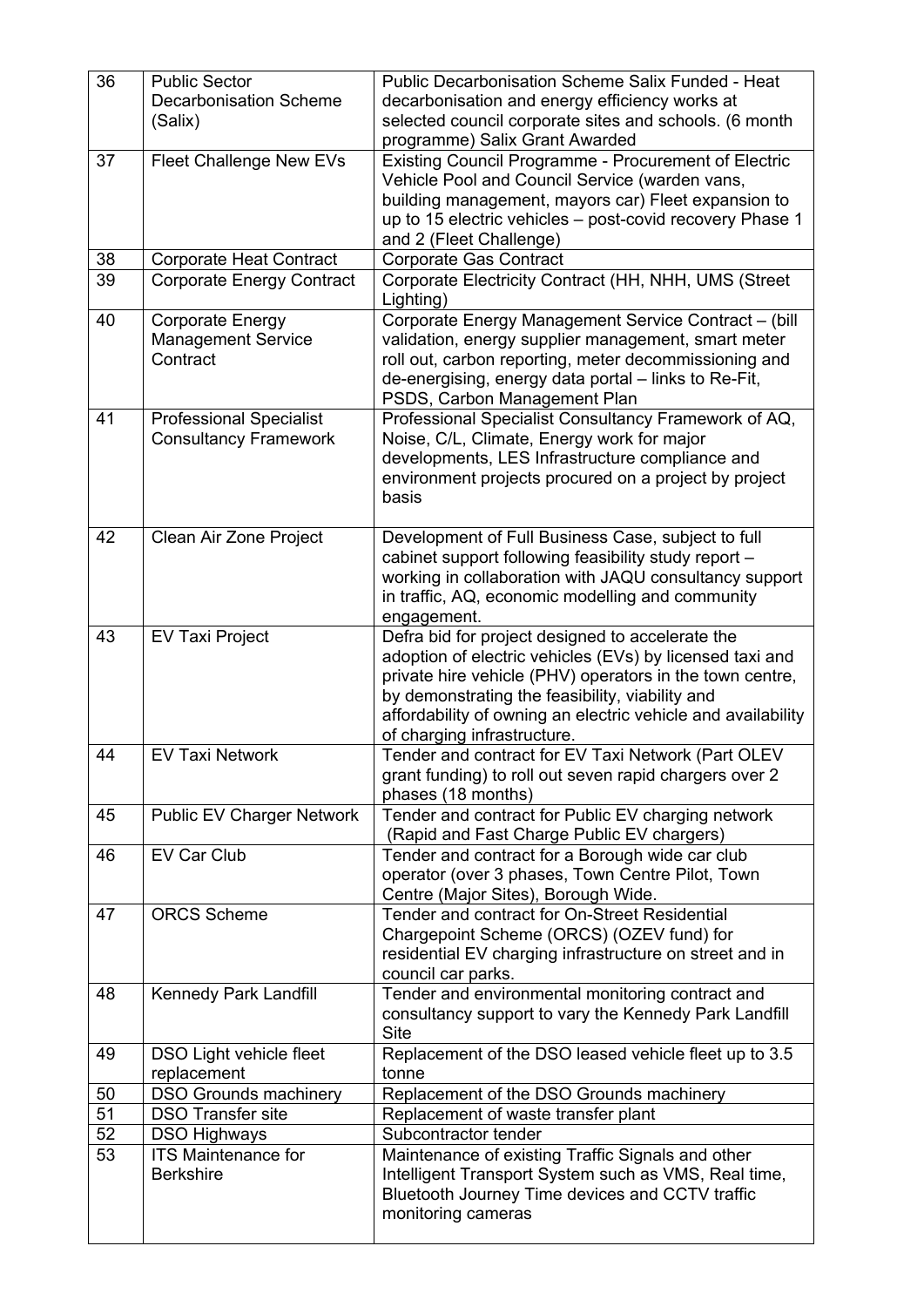| 54 | <b>ITS Framework Contract</b>                                             | Supply and/or Install Intelligent Transport System<br>elements such as Traffic Signals, VMS, Journey Time,<br>Rising Bollards etc. |
|----|---------------------------------------------------------------------------|------------------------------------------------------------------------------------------------------------------------------------|
| 55 | <b>Street Lighting Maintenance</b>                                        | Maintaining Street Lighting Stock and together with its<br>associated electrical equipment and power supply<br>cables              |
| 56 | <b>Professional Services</b><br>Contract                                  | Retendering of the professional services contract<br>covering transport and highways functions                                     |
| 57 | <b>Bikeability Contract</b>                                               | Cycle training for children and adults grant funded by<br>the DfT                                                                  |
| 58 | Tender from a framework<br>agreement                                      | <b>Asbestos Management Surveys</b>                                                                                                 |
| 59 | Audio visual maintenance<br>(ProAv)                                       | AV, conferencing and webcasting services.                                                                                          |
| 60 | <b>Corporate Property</b><br>Maintenance (Bouygues)                       | Contract is $4+1+1+1$ – first extension or retender due<br>1/12/21 requires 3 months notice                                        |
| 61 | <b>Security Guards</b>                                                    | Manpower                                                                                                                           |
| 62 | <b>Stock Condition Survey</b>                                             | Future Works to Corporate Assets & Children's                                                                                      |
|    |                                                                           | Centres/Nurseries (Phase 2)                                                                                                        |
| 63 | <b>Fire Risk Assessments</b>                                              |                                                                                                                                    |
| 64 | <b>Chalvey Waste Transfer</b><br><b>Station</b>                           | Groundworks contract                                                                                                               |
| 65 | St Mary's School                                                          | Drainage, toilets and windows                                                                                                      |
| 66 | <b>Arbour Vale</b>                                                        | Car park reconfiguration and associated groundworks                                                                                |
| 67 | <b>School Modernisation</b><br>Programme                                  |                                                                                                                                    |
| 68 | Children's<br><b>Centres/Nurseries</b>                                    | Fixtures, Fittings & Furniture to kitchen areas, plus<br>associated adjustments for COVID                                          |
| 69 | <b>Herschel Car Park</b>                                                  | Complete the refurbishment of Stairwells to existing<br>floors and roof works; steelworks and painting                             |
| 70 | Yew Tree Road Children's<br>Centre                                        | Extension                                                                                                                          |
| 71 | Lease hire of Modular Units<br>for Children's<br><b>Centres/Nurseries</b> | $\blacksquare$                                                                                                                     |
| 72 | Nova House                                                                | Re-cladding                                                                                                                        |
| 73 | 2 Priors Close Breakaway<br>Centre                                        | Refurbishment                                                                                                                      |
| 74 | <b>Observatory House</b>                                                  | 5 <sup>th</sup> Floor refurbishment to create and Innovation and<br>Future Skills Hub                                              |
| 75 | New construction of Britwell<br><b>GP Surgery</b>                         |                                                                                                                                    |
| 76 | <b>Trelawney Community Hub</b><br>and Associated Housing<br>project       | (Subject to approval)                                                                                                              |
| 77 | <b>St Martins Place</b><br><b>Conversion to Residential</b>               | (Subject to approval)                                                                                                              |
| 78 | Youth Centre Project                                                      | (Subject to approval)                                                                                                              |
| 79 | Cemetery / Crematorium -<br><b>Various Works</b>                          | Budget and Business Case approved in Dec 2019/Jan<br>2020 but works delayed and due to commence in 2021                            |
| 80 | <b>Priory School Rewire</b>                                               | Note Budget and Business Case previously approved in<br>Feb 2020 but works delayed and will commence in<br>2021                    |